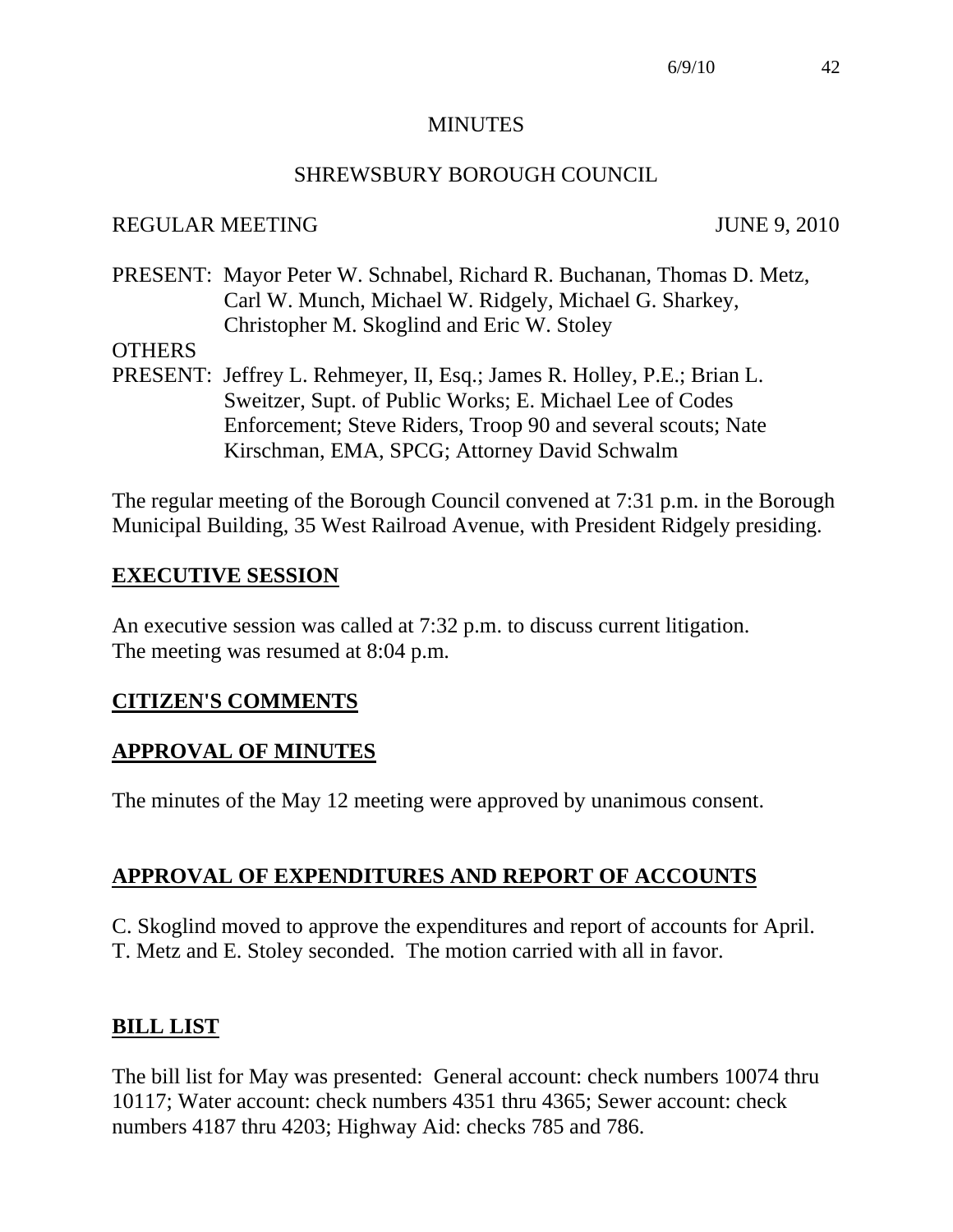- C. Skoglind moved to approve the May bill list.
- E. Stoley seconded. The motion carried with all in favor.

# **PAYROLL REGISTER**

- C. Skoglind moved to approve the May 3, 17, and 31 payroll registers.
- R. Buchanan seconded. The motion carried with all in favor.

# **Scout House Pole Building**

A three-phase plan was prepared by M. Sharkey after meeting with the Scouts and Brian Sweitzer of the Public Works Department. Pad preparation will be done by the Public Works Department starting shortly after July 4. A retaining wall may be necessary. Pad preparation includes a contractor felling nine trees, removal of the felled trees and stumps inside pad, and preparation of the radio tower base at a cost of about \$2,000.00. The scouts will grind the stumps outside the pad area.

M. Sharkey moved to approve the pad preparation and installation and use of labor by the Public Works Department per the plan prepared at a cost not to exceed \$2,000.00.

C. Munch seconded. The motion carried with all in favor.

Council thanked M. Sharkey for stepping forward to be the project manager.

# **SUBDIVISION AND LAND DEVELOPMENT BUSINESS**

# Russell Edie Four lot Subdivision Plan #2010-2

An extension was requested until October 14 for final plan approval as there are numerous comments to be corrected.

E. Stoley moved to approve the extension for final approval until October 14, 2010.

C. Skoglind and R. Buchanan seconded. The motion carried with all in favor.

# **Southern Regional Police Report** – Richard R. Buchanan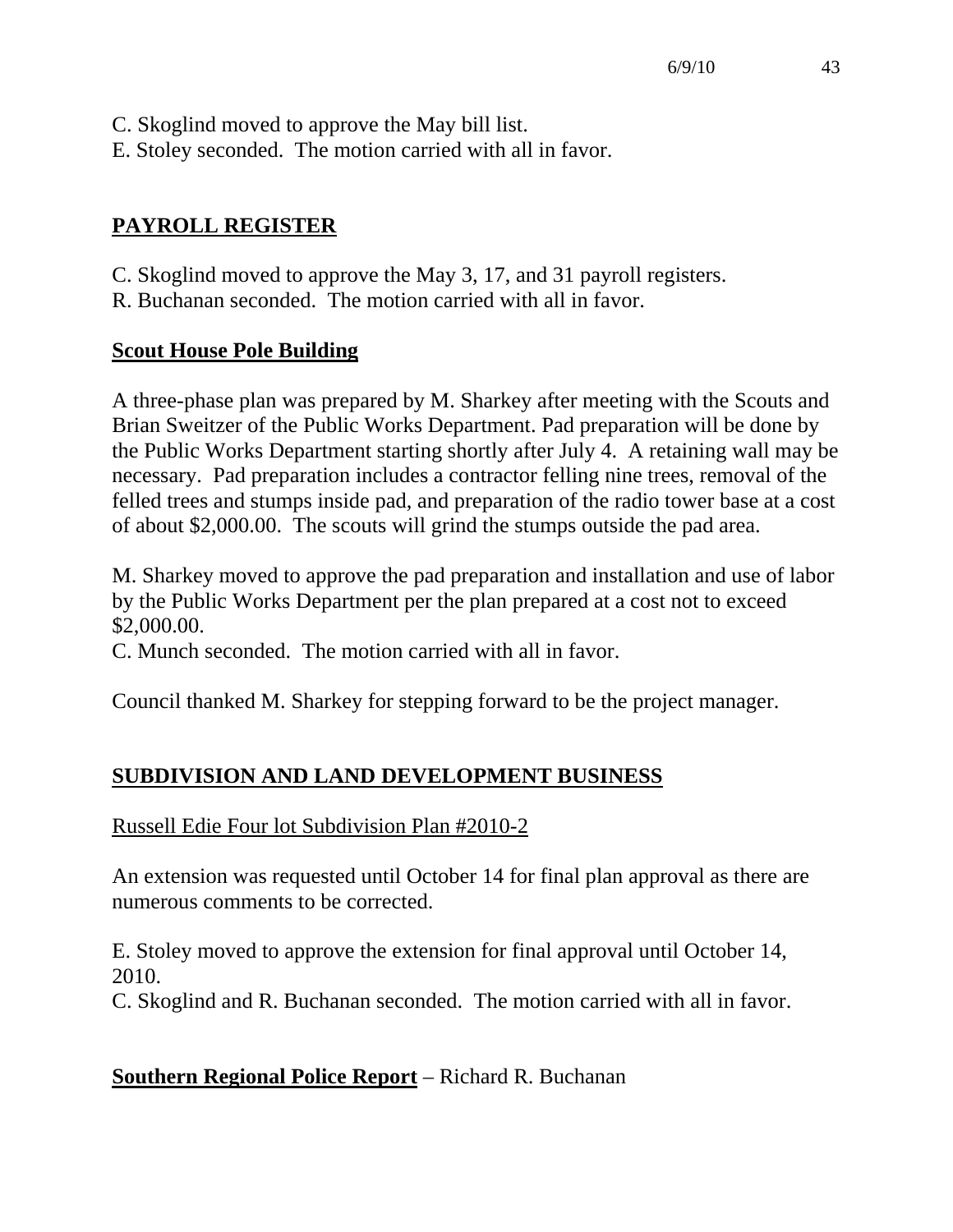Chief Childs is still out on administrative leave pending review by the personnel committee. There was a fatality on North Main Street where a man walking across the street at a yard sale did not look and was struck and killed.

## **Codes Enforcement** – E. Michael Lee

## Rat Complaint

Codes Enforcement prepared a letter to be sent to the residents on Essex Circle Drive that contains tips on how to get rid of rats.

Mike was alerted that there are signs that keep appearing around town and the banner flag is back on Mount Airy Road.

The owners of the proposed restaurant at 14 North Main Street will be proceeding at their own risk as the decisions are being appealed to the Commonwealth Court.

## **Water & Sewer** – Richard R. Buchanan

### Susquehanna River Basin Permit Costs

Taylor GeoServices provided a cost estimate to re-permit the Thompson Well, the Home Well, the Blouse Well (2011) and the Smith Well (2011). Buck and Brian Sweitzer feel option three is the best and most economical choice which is a 72 hour pump test for three wells without observation wells and the Thompson Well being grandfathered at a price of \$72,336.00. The Public Works Department will man the tests.

R. Buchanan moved to contract with Taylor GeoServices to submit to the SRBC and DEP for the testing of the three wells for 72-hour pump tests without observation wells and the Public Works Department manning the tests. E. Stoley seconded. The motion carried with all in favor. The surrounding neighbors should be notified of the test.

### New Well

Four potential sites have been chosen and the next step is to ask the SRBC and DEP to look at the sites to help decide which site would be best. After their visit, Council will decide on the next step with any monies to be spent budgeted for 2011.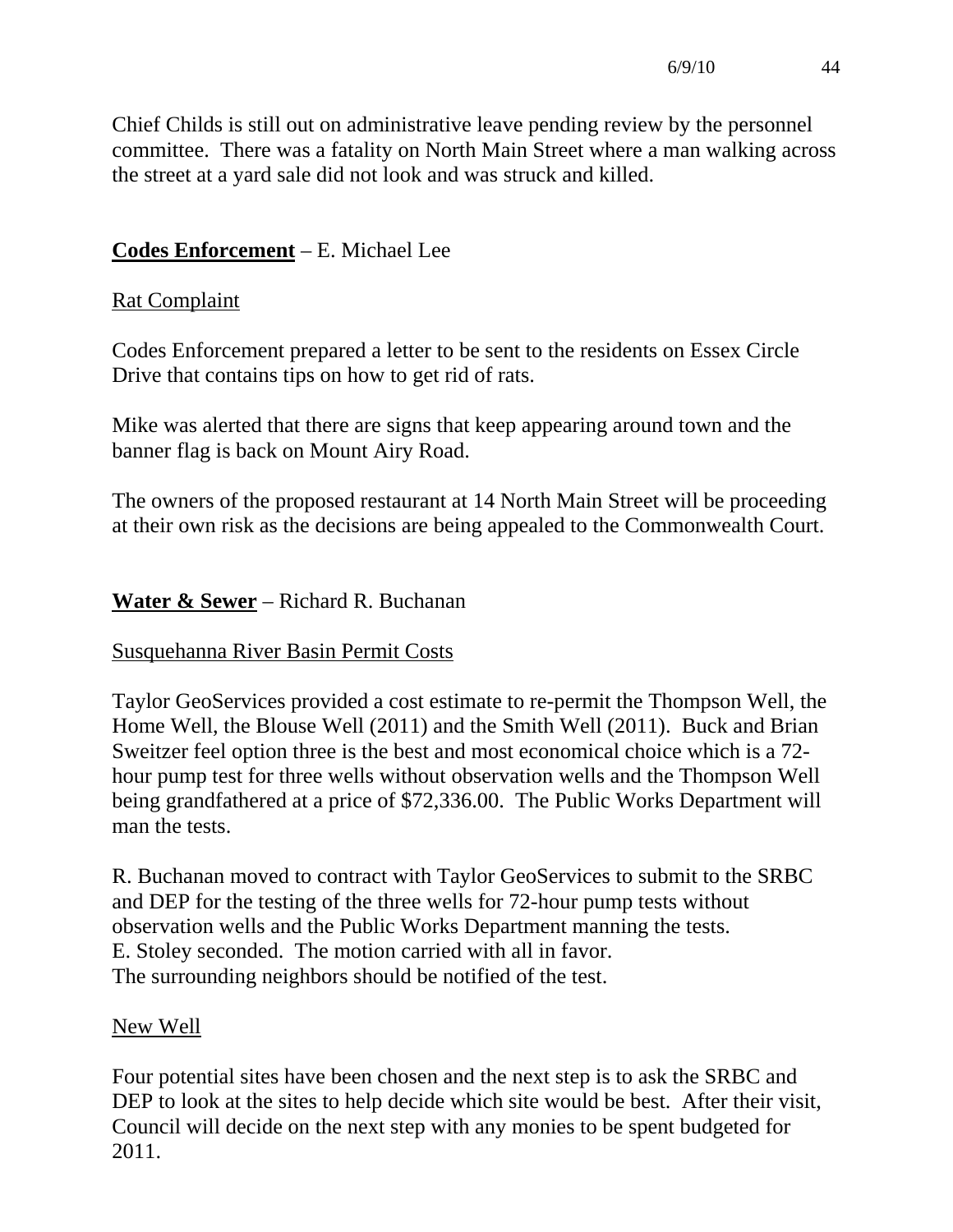## Financial Decisions

The work under the Groundwater Rule must be done with the cost being approximately \$85,000.00; the SRBC well re-permitting must be done at an approximate cost of \$72,000.00; the Southern Farms water line replacement could be up to \$2.8 million with a matching grant, if approved. To permit a new well would run about \$70,000.00.

It was unanimous that the Southern Farms water line project proceed, hopefully with a matching grant.

## Deer Creek Designation

Shrewsbury Township had sent a letter to the DEP in 2004 asking that Deer Creek be reclassified from a cold water stream to a high-quality stream. Buck finally received a response from DEP today regarding his letter in the form of an e-mail that the stream will retain the current cold-water fish hatchery designation and it's a dead issue as of now.

\*One more item for Water & Sewer was taken under New Business.

## **Public Roads & Lighting** – Eric W. Stoley

### Mount Airy Road Delineators

Delineators were fastened at the shopping center this spring and we do not have any spares.

B. Sweitzer was given permission to replace the delineators.

### Crack Sealing

Crack sealer will be ordered for the next three years. The work will begin in August.

### 1997 Dump Truck

The body of the dump truck is rusted at many spots and body work will be budgeted for 2011. The truck has 25,000 miles and is in good shape. The snow removal chemicals are the cause of the rust.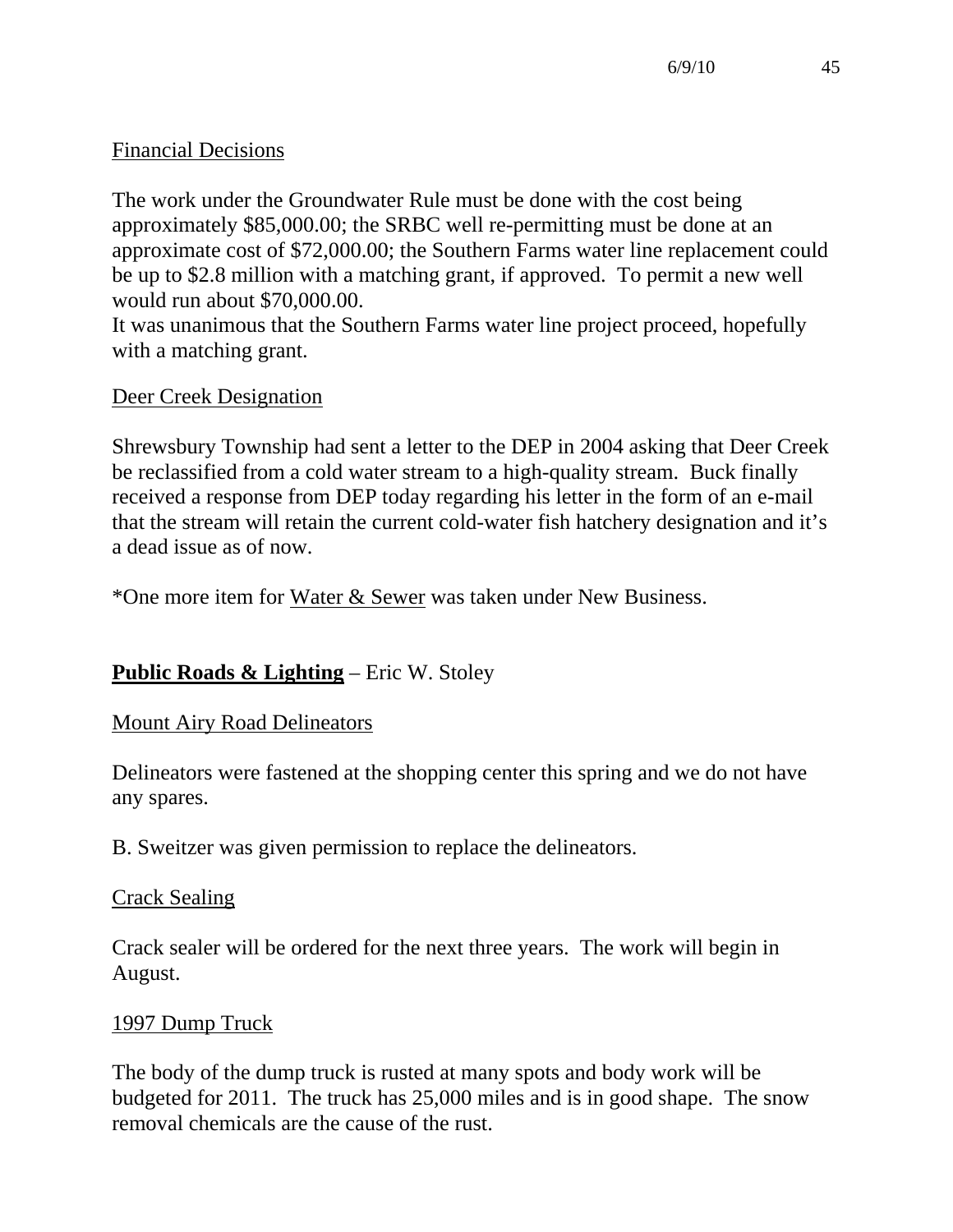## No Parking Traffic Studies in the area of Plank Road and North Main Street

It was decided to table the two traffic studies that would have eliminated parking along the east side of North Main Street between Northpoint Drive and Plank Road and on the south side of Plank Road from North Main Street to the west side of 2 Plank Road. It does not seem to be an issue and was brought up during the discussion of the expansion of the Rutter's farm store.

# **Public Lands & Buildings and Finance** – Christopher M. Skoglind

Scout pole building was discussed earlier.

## **ENGINEER'S REPORT**

Plank Road Bridge Raising Project

An agreement with PennDOT needs to be signed for reimbursement of the cost to move a fire hydrant and a water line as part of the project.

M. Sharkey moved that the President and Secretary be authorized to sign the agreement for reimbursement. R. Buchanan seconded. The motion carried with all in favor.

### Flood Plain Ordinance – FEMA

After the Borough adopted the flood plain ordinance last summer, FEMA revised their requirements and we may need to adopt a revised ordinance.

### Cost Sharing

Eng. Holley will meet with New Freedom Borough representatives one more time regarding some items included in the cost sharing including an audit fee.

## **SOLICITOR'S REPORT**

### Wellhead Protection in Shrewsbury Township

Sol. Rehmeyer is working on an intergovernmental cooperation agreement authorizing the Borough's zoning officer and zoning hearing board to administer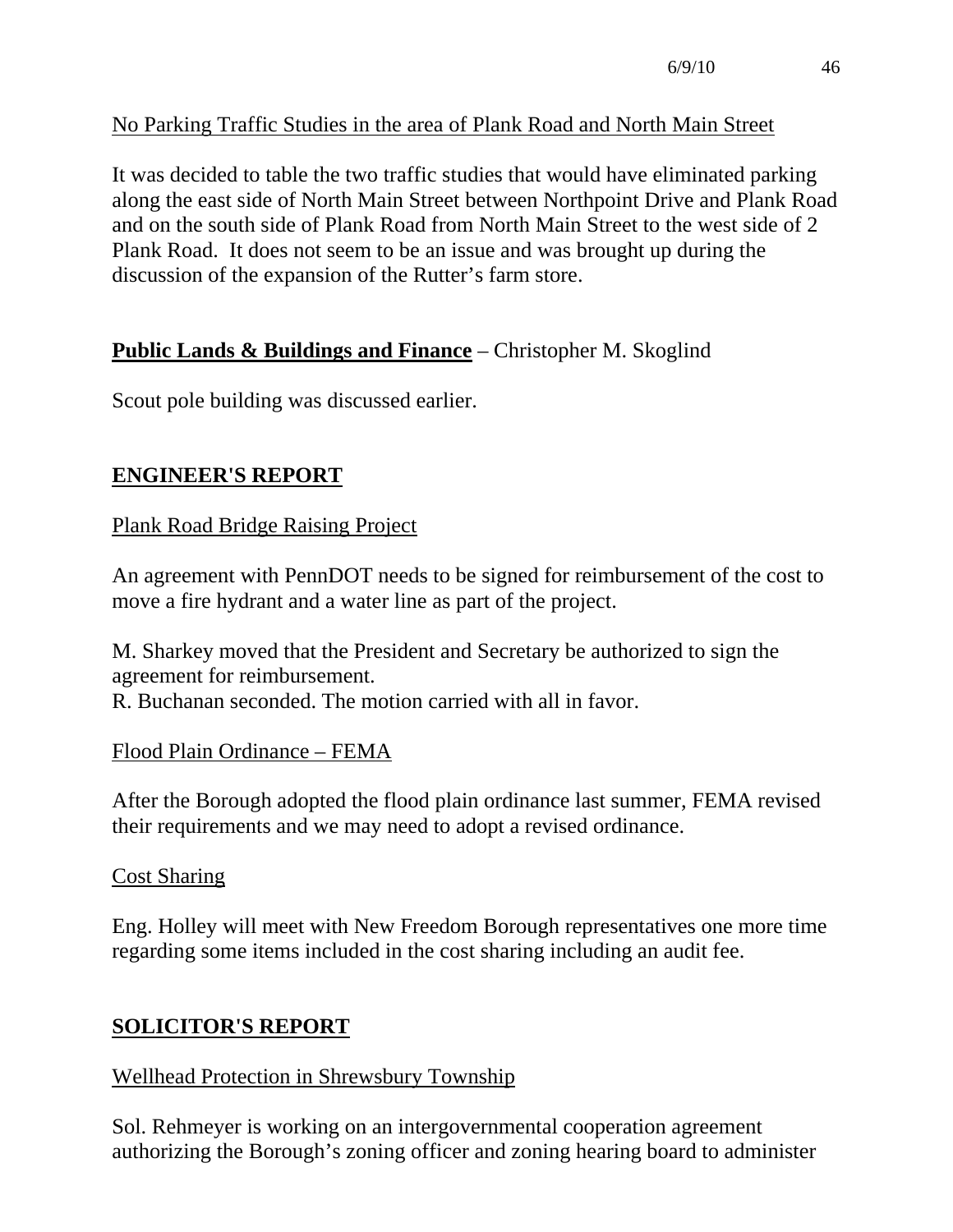and enforce both the Borough's and the Township's wellhead protection ordinances.

#### Annual Renewal of Use Certificates

After Sol. Rehmeyer receives further input, he will submit the draft to the York County Planning Commission for comments.

#### Shrewsbury Center Buffer

The amendment has been provided to the two property owners for review and signature.

#### 37 Lisburn Avenue Cats Running at Large

The property owner received Sol. Rehmeyer's letter and is attempting to remove the cats.

### **Public Safety, Welfare and Personnel** – Thomas D. Metz

### Pension Investment Portfolio

C. Skoglind stated that based on a meeting of M. Ridgely and Bob Hall of the R.J. Hall Company, it was decided to leave the investment schedule for 2010 the same as 2009. It's possible the Borough will need to contribute \$12 – 13,000.00 into the plan to meet the Minimum Municipal Obligation.

C. Skoglind moved that he and M. Ridgely be authorized to sign a letter directing the R.J. Hall Company to follow the same investment plan, all four equity accounts, for 2010 as in 2009. E. Stoley seconded. The motion carried with all in favor.

### **Secretary's Report** – Cindy L. Bosley

### Carnival

The annual firemen's carnival is June 28 thru July 3; Council usually helps with bingo on Wednesday night.

York County Borough's Association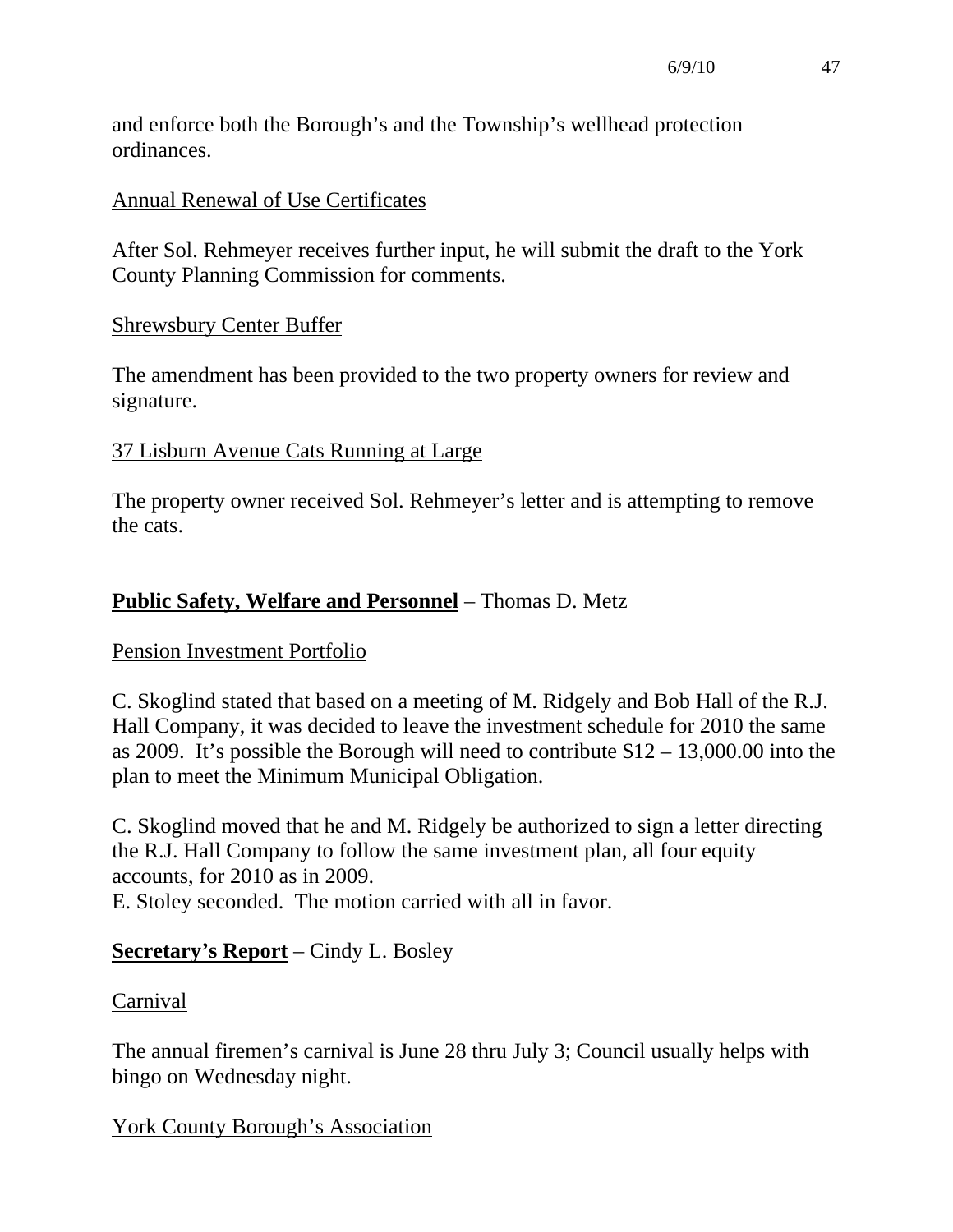The next meeting is Thursday, June 24 at 6:30 in Jacobus.

## **York Area Tax Bureau** – Thomas D. Metz

## **Subdivision, Land Development and Zoning** – Eric W. Stoley

### **Planning Commission/Regional Planning Commission** – Eric W. Stoley

### Section 406 of the Zoning Ordinance

The Committee needs to meet to discuss whether to amend Section 406 of the Zoning Ordinance.

### KIOSK Meeting

The information and mapping prepared many years ago is outdated. After a cost is received, the project may move forward.

### Zoning Ordinance Re-print

E. Stoley moved to authorize M. Ridgely to sign a letter asking for pricing on a printing of 75 Zoning Ordinance books and to amend one section by inserting a word that is missing.

R. Buchanan seconded. The motion carried with all in favor.

### Rail Trail Meeting

T. Metz attended the meeting on rail trails. The Borough received complaints that the development of a rail trail that would cross South Main Street was taken out of the regional comprehensive plan.

## **UNFINISHED BUSINESS**

### **NEW BUSINESS**

### Issue Control Sheet

The issue control sheet was reviewed and updated.

### Water Conservation